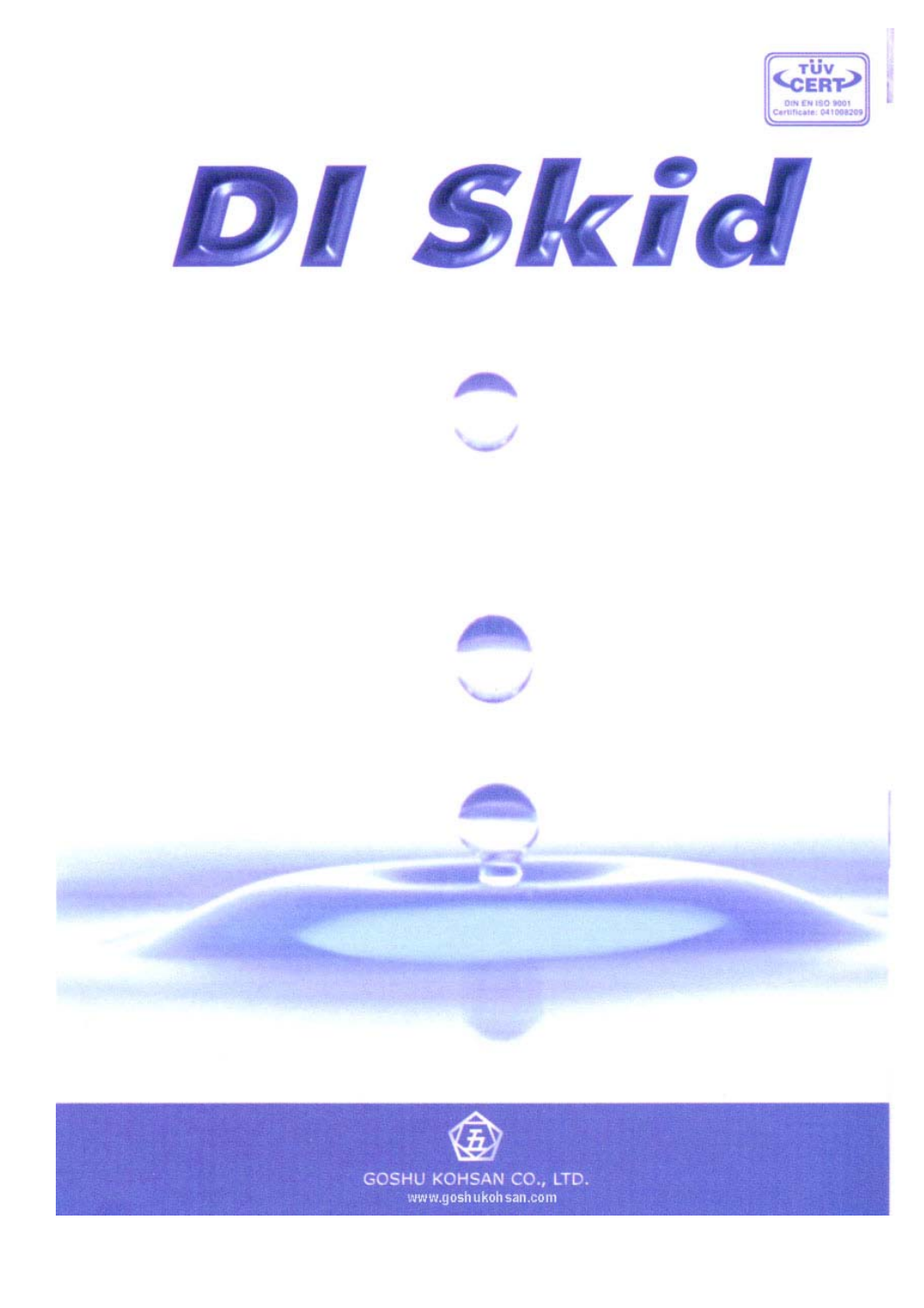**Delonization Skid (DI Skid): DST** 

Optimal and Cost-Effective System with One Skid for Pure Water Production

#### **Introduction**

oshukohsan.com

It is generally known that deep well water, surface water or industrial water contains impurities such as inorganic ions, organic substances, suspended solids or colloidal particles. Moreover, the demand of several industries such as food industry, electronic industry, etc to meet the requirements of higher water quality is increasing. Certainly, the DI skid is developed to respond to this need. The DI skid can remove the undesirable substances and generate pure water with excellent quality to meet the requirements for each industry. Furthermore, the design of DS type DI skid has been based on the efficient combination of reverse osmosis and ion exchange resin systems along with the safety pretreatment such as activated carbon filter in our package unit. The DI skid is also available to combine with other skids such as UDI skid in order to produce the ultra-pure water that offers higher water quality.

#### **Features**

- High quality of pure water by using RO and mixed-bed resin
- Easy Installation with a compact package unit
- œ Easy to operate with on-line devices
- Safety operation due to safety devices and high performance of control panel
- $\blacktriangleright$  Automated flushing system after the start-up time
- Easy maintenance and replacement for the suitable ÷ installation point for the equipments
- Easy to combine other skids to produce the higher quality of water such as sand filter unit, chemical feeding unit or UDI skid



### **Applications for DI Water**

- 1. Manufacture of Precision Parts and Glass
- 2. Food Industry
- 3. Pharmaceutical Industry
- 4. Cosmetic Industry
- 5. Research-Laboratory
- 6. Medical Use
- 7. Supply Water for Boiler
- 8. Others

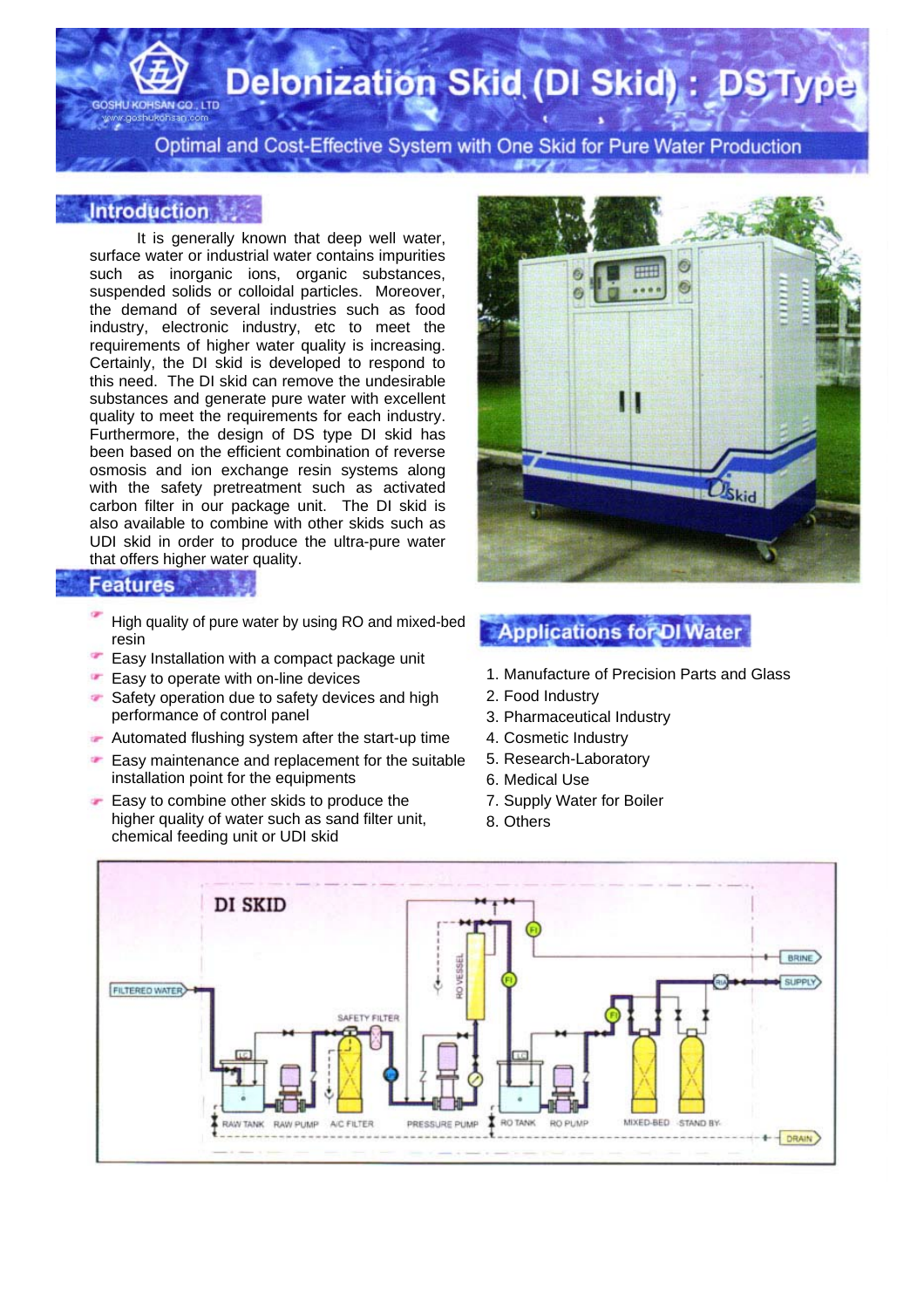## Flow Diagram for System Combination



### **Constituent Equipment of DI Skid**

| <b>Activated Carbon Filter</b> | To adsorb the residual chlorine and organic substances before RO treatment system. It is also<br>operated with automatic backwash system. |
|--------------------------------|-------------------------------------------------------------------------------------------------------------------------------------------|
| Cartridge Filter               | To protect the membranes and the high pressure pump from suspended particles. It is a safety<br>filter for RO system.                     |
| Reverse Osmosis (RO)           | To desalinate the ions and remove silica, organic, particles and bacteria in feed water.                                                  |
| Mixed-bed Polisher             | To produce the water quality above 1 $M\Omega$ cm by mixed-bed polisher, which can be replaced with<br>stand-by column.                   |
| <b>Resistivity Meter</b>       | To measure the resistivity of produced DI water with high sensitivity and accuracy.                                                       |